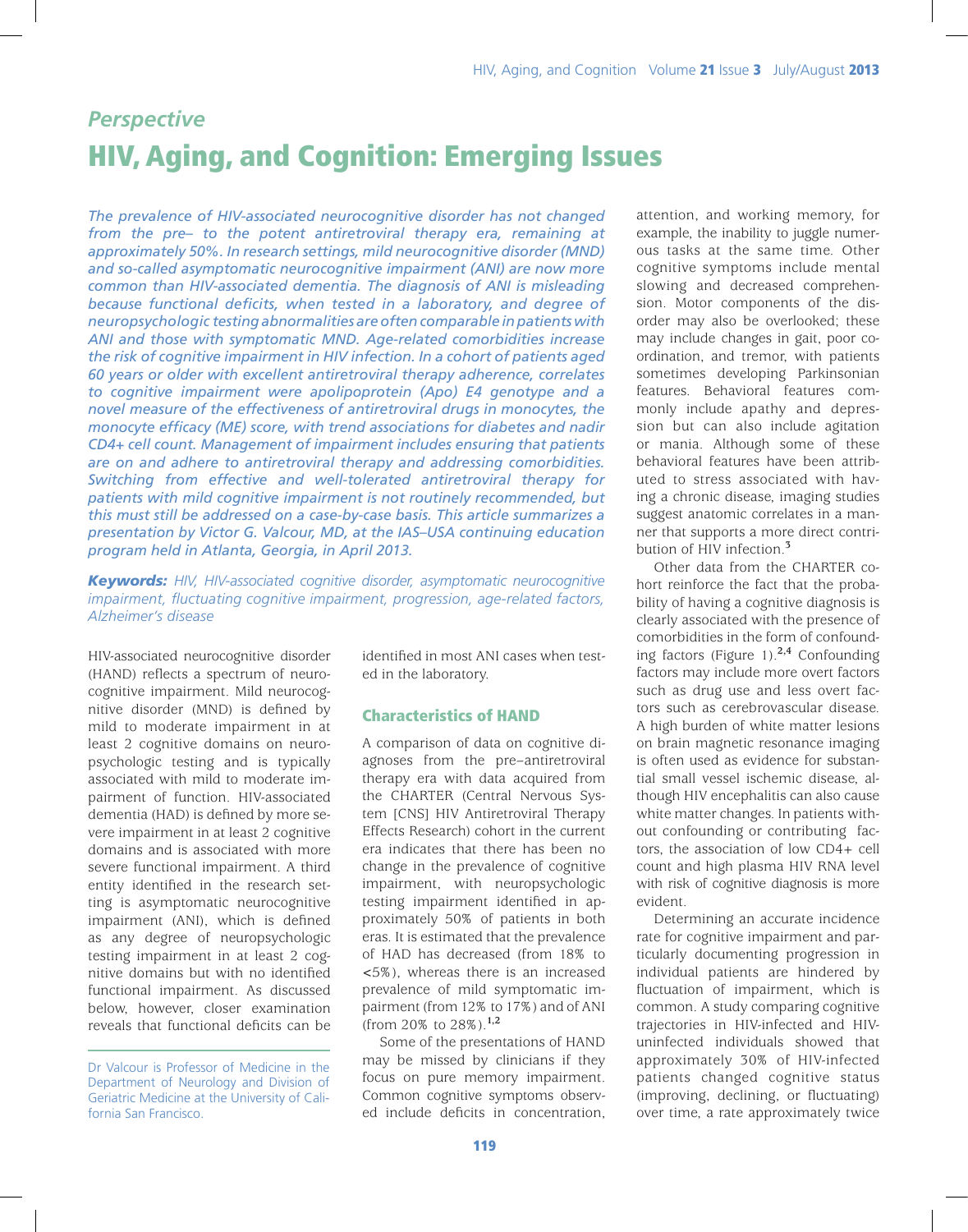

Figure 1. Probability of cognitive impairment by CD4+ cell count (below, at, or above 200 cells/µL) and plasma HIV RNA level (detectable or not) according to the presence of incidental, contributing, or confounding comorbidities. Adapted from Heaton et al.**<sup>4</sup>**

that seen for normal variation among HIV-uninfected controls.**<sup>5</sup>** Fluctuation of impairment is also suggested by findings in an ACTG (AIDS Clinical Trials Group) study reported by Robertson and colleagues. In this study, 21% of patients without cognitive impairment at baseline who either switched from failing antiretroviral therapy or started antiretroviral therapy exhibited testing performance in the impaired range after 48 weeks of treatment.**<sup>6</sup>**

It is important that clinicians convey to their patients that the course of cognitive impairment in HIV infection is typically not one of the relentless decline typical of neurodegenerative disorders such as Alzheimer's disease, which is supported by the fact that HAD remains relatively uncommon today. Thus, although many patients are afflicted by an irritating inefficiency in cognitive abilities, often affecting their quality of life and ability to perform typical work functions, progression to frank dementia is uncommon.

#### Asymptomatic Impairment

A recent study of more than 1500 community-dwelling HIV-infected persons with access to combination antiretroviral therapy, not all of whom had suppression of HIV RNA in plasma, showed that approximately 70% of those with nonconfounded HAND had ANI.**<sup>4</sup>** Although ANI might sound relatively innocuous, it may not be. It is commonly recognized that patients with cognitive disorders may not retain sufficient insight into their disease to self-report cognitive impairment. Yet, they are often the primary source of information about their cognitive symptoms as they come to clinical and research visits alone. Moreover, many are retired, on disability, or underemployed and may not have a complete understanding of whether they are functioning at their full cognitive potential. Further, cognitive changes may be insidious in onset, allowing for compensation without full awareness of these adjustments.

Neuropsychologic testing impairments have long been associated with functional impairment on tests of everyday functioning regardless of whether they are symptomatic or not.**<sup>7</sup>** A recent study involving neuropsychologic testing in persons aged 60 years or older in the University of California San Francisco (UCSF) HIV Over 60 Cohort showed no difference in degree of neuropsychologic testing impairment between HIV-infected individuals with ANI and those with symptomatic impairment (MND or HAD) (Figure 2, top).**<sup>8</sup>** In these same subjects and using a functional battery consisting of components for memory, judgment, driving (attention and executive function), bill paying (language and calculation), and map tasks (spatial ability), there was no difference in degree of impairment between the 2 groups (Figure 2, bottom).**<sup>8</sup>** Other studies similarly demonstrate problems with function related to employment capacity in subjects with ANI and those with MND.**<sup>9</sup>** Imaging studies from the UCSF HIV Over 60 Cohort also demonstrate broad areas of abnormal diffusion tensor imaging (DTI) suggestive of damage to white matter tracts.**<sup>10</sup>**

In unpublished data from these same study participants, the DTI abnormalities correlate well with functional deficits regardless of whether subjects are symptomatic. Moreover, functional testing scores correlate to anatomic abnormalities, including the size of the corpus callosum, a major white matter structure in the brain.**<sup>11</sup>**

Individuals with ANI have a substantial risk of becoming symptomatic over time (Figure 3).**<sup>12</sup>** A major challenge in assessing and following cognitive function in asymptomatic and symptomatic impairment in HIV-infected individuals is the adequacy of proxy informants. In studies of patients aged 60 years or older at UCSF, patients are required to attend visits with a proxy informant or have one available via telephone. Although contacting informants for virtually all control and Alzheimer's disease subjects has been possible in this cohort, it has not been possible to reach 13% of informants for HIV subjects. Further, although approximately three-fourths of informants for control and Alzheimer's disease subjects live with the subjects, only 35% of HIV subject informants do so. Barriers to self-reporting are inherent among all subjects with cognitive disorders, but HIV patients may also have barriers stemming from stigma and other factors that may exacerbate the problem of acquiring accurate real-time assessments of functional capabilities.

# Aging

By simply extrapolating data published by the Centers for Disease Control and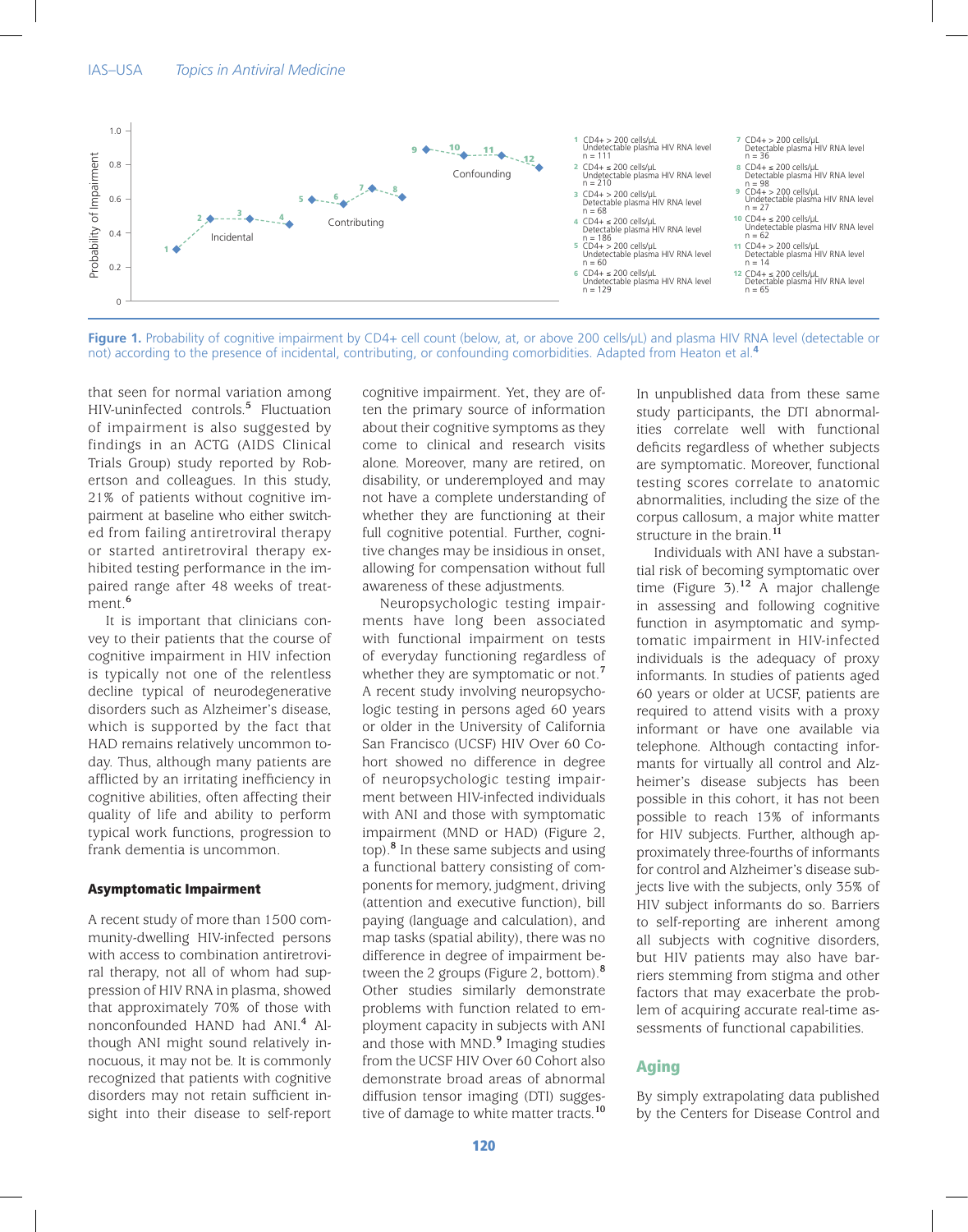



**Figure 2.** Similar deficits in patients with asymptomatic neurocognitive impairment (ANI) and symptomatic impairment on neuropsychologic testing performance (mild neurocognitive disorder [MND] and HIV-associated dementia combined) in the University of California San Francisco (UCSF) HIV Over 60 Cohort (top). Similar deficits on functional performance among patients with ANI and MND (bottom). Adapted from Chiao et al.**<sup>8</sup>**

Prevention (CDC), one can estimate that by 2017, 50% of HIV-infected individuals in the United States will be aged 50 years or older. The aging of the HIVinfected population, in association with effective antiretroviral therapy, might seem to be a phenomenon limited to developed countries, but this is not the case. In some areas of Africa, 5% to greater than 15% of individuals with HIV infection are older than 50 years.**<sup>13</sup>**

In the United States, most of the HIV-infected patients older than 50 years have been living with infection for a long time, with only approximately 11% acquiring infection after the age of 50 years. In the United States, many of these patients have polypharmacy and multimorbidity characterized by the interaction of comorbidities. By virtue of long-standing survival with HIV infection, often despite the death of their peers during a time when less optimal treatment options existed, these patients have characteristics of a survival cohort. This confounds the ability to understand risk factors for complications as this feature introduces heterogeneity. Although advancing age is consistently associated with declining cognitive performance in HIV infection, early data from the UCSF HIV Over 60 Cohort— ANI in 42%, MND in 53%, and HAD in 5% do not appear to identify higher rates of impairment than rates published from younger populations.**<sup>11</sup>** Aside from survival influences, these rates may also be influenced by very high adherence to antiretroviral therapy and may thus differ from the younger CHARTER cohort.

In the UCSF HIV Over 60 Cohort, predictors of cognitive impairment consist of apo-

lipoprotein (Apo) E4 genotype and the monocyte efficacy (ME) score, a novel measure of the effectiveness of antiretroviral drugs in monocytes,**<sup>14</sup>** with trend associations noted for diabetes and nadir CD4+ cell count. The ME score was recently defined

to address the likely neuropathogenic mechanisms of infected monocytes trafficking virus to the brain as a substrate for cognitive impairment and appears to be independent of the CNS Penetration Effectiveness Score (CPE).**14,15** Factors not correlated with impairment include age (all patients were older than 60 years) and duration of HIV infection, current CD4+ cell count, plasma HIV RNA level (although most

patients were fully suppressed), cardiovascular risk factors other than diabetes, and CPE score.

There is reason to be cautious about the utility of the CPE score in predicting outcomes or modifying approaches to antiretroviral therapy. Although limited by enrollment challenges, 2 randomized studies evaluated intensification of antiretroviral therapy based on CPE and neither supported the efficacy of this strategy.**16,17** One of these studies found worse outcomes with intensification for higher CPE. Findings such as these should lead to some skepticism with regard to changing regimens in patients with chronic, although possibly fluctuating, impairment. Currently, there are no data to support such a strategy as a means of preventing cognitive impairment. One must also consider that such strategies may, in fact, cause harm in patients who are otherwise tolerating or doing well on their existing regimen as it could expose them to new toxicities or impact adherence.

However, it is important to recognize that there have been clear cases of CNS escape, a phenomenon whereby HIV RNA is detectable in cerebrospinal fluid (CSF) when it is below the level of detection in plasma.**<sup>18</sup>** Such escape with concurrent clinical consequences seems to be relatively rare. Nevertheless, it complicates the approach to the evaluation of patients with cognitive disorders in HIV infection and necessitates a case-by-case evaluation.



**Figure 3.** Conversion to symptomatic impairment over time in 347 patients with asymptomatic neurocognitive impairment (ANI) or normal findings on neuropsychologic testing in the CHARTER (Central Nervous System HIV Antiretroviral Therapy Effects Research) cohort. Adapted with permission from Grant et al.**<sup>12</sup>**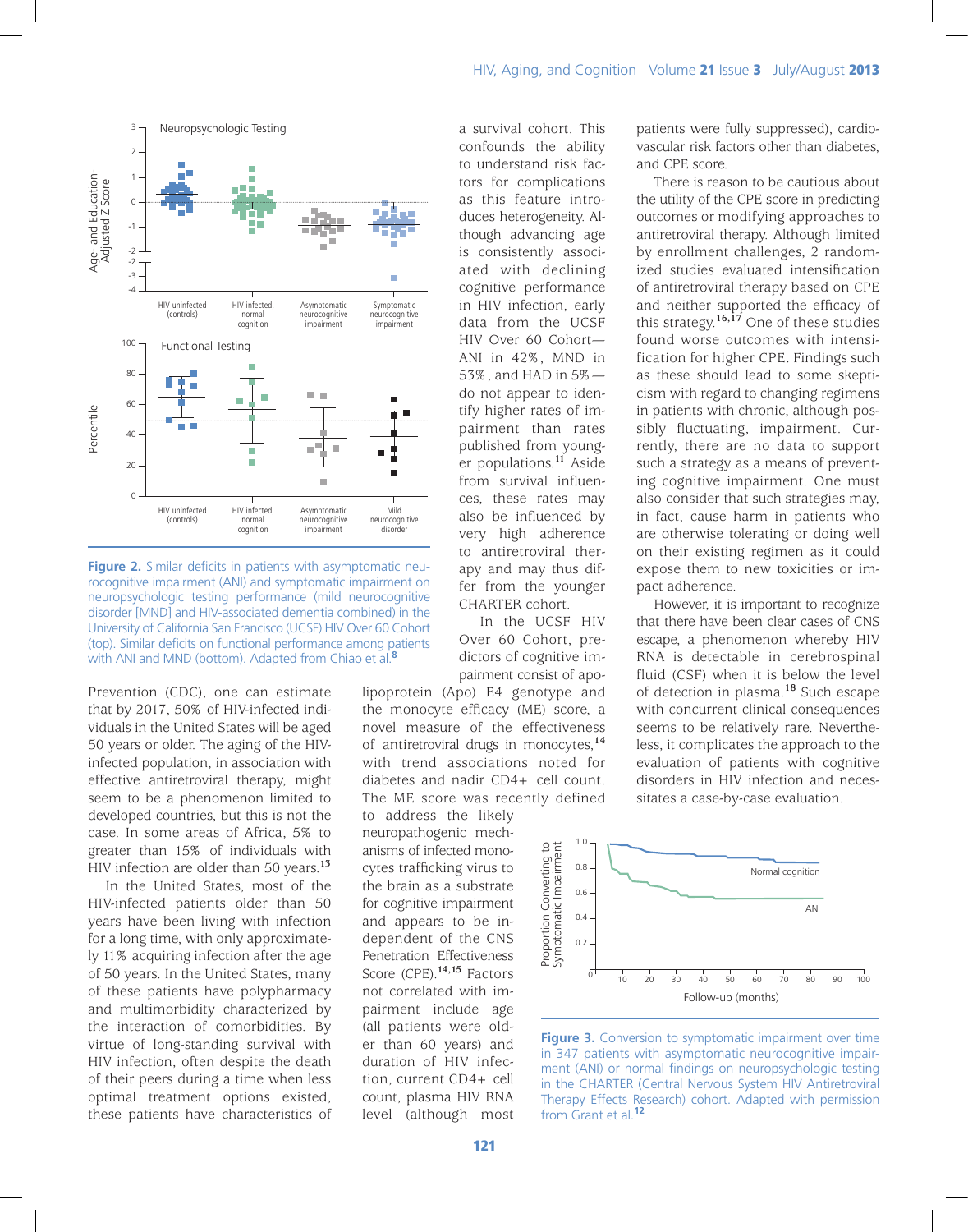#### Are HIV-Infected Patients at Risk for Early Alzheimer's Disease?

It is not yet known whether HIV-infected persons are at risk for early Alzheimer's disease or a course of disease that is more aggressive. Many factors are at play in older patients that can contribute to cumulative brain damage and the clinical presentation of cognitive, behavioral, and motor disorders, including such potential agerelated factors as neurodegenerative disorders, chronic immune activation, cumulative cerebrovascular comorbidities, and chronic exposure to antiretroviral agents. Studies have shown that amyloid burden in the brain increases with duration of HIV infection and appears greater among patients receiving antiretroviral therapy than in patients treated prior to the potent antiretroviral therapy era.**19,20** Although these findings are worrisome, the characteristics of these amyloid changes are not typical of the neuritic plaques seen in Alzheimer's disease.

More recently, novel brain imaging techniques have been used to investigate amyloid burden. One study using the Pittsburgh Compound B (PiB) amyloid biomarker noted no increase in amyloid among predominantly younger and cognitively normal HIV-infected subjects, whereas another study noted changes in CSF biomarkers that mimicked some characteristics of Alzheimer's disease patients.**21,22** Data from another, very small study have suggested that HIV-infected subjects with cognitive impairment have somewhat elevated brain amyloid compared with HIV-infected subjects without impairment, but this work requires confirmation in larger studies.**<sup>23</sup>**

Reports on the role of Apo E4, an Alzheimer's disease risk factor, in HIV have been mixed, and Apo E4 appears to be more relevant in older age.**<sup>24</sup>** After adjustment for CD4+ cell count, nadir CD4+ count, duration of HIV infection, and plasma HIV RNA level, patients positive for Apo E4 in the UCSF Over 60 Cohort had substantially greater deficits in global, psychomotor, and executive functions on neuropsychologic testing (Figure 4).**<sup>25</sup>** Although

such findings suggest that cognitive impairment in HIV infection may share some pathways with Alzheimer's disease, it should be noted that the presence of Apo E4 has also been associated with poorer outcomes in a variety of cases, including cognitive problems associated with head injury.

## Conclusions

HAND remains frequent despite the use of antiretroviral therapy. Asymptomatic cognitive impairment may not in fact be silent. Comorbid illnesses are important contributors to impairment, particularly in older age. To date, there are insufficient data to determine whether older HIV-infected patients are at increased risk of Alzheimer's disease.

The single most important intervention in managing cognitive impairment remains to ensure that patients are on antiretroviral therapy and are adherent to treatment, with suppression of HIV RNA in plasma. In patients not on treatment, the presence of cognitive impairment indicates that antiretroviral therapy is necessary. In most cases of cognitive impairment, there are insufficient data to support a standard empiric change in antiretroviral therapy if the current regimen is tolerated and plasma HIV RNA is maximally suppressed. However, cases of CNS escape have been described, necessitating an elevated index of suspicion and case-by-case management. In particular cases, lumbar puncture may be used to determine whether HIV RNA is detectable in cerebrospinal fluid, and in these cases, changing the antiretroviral therapy regimen to target this discordance is required. In addition, it is crucial to address comorbidities in patients with impairment, including drug or alcohol use, depression, and cerebrovascular risk factors.

At present, there are insufficient data to support the use of medications



**Figure 4.** Association of apolipoprotein (Apo) E4 with poorer neuropsychologic testing performance shown by Z scores in patients in the University of California San Francisco (UCSF) HIV Over 60 Cohort (adjusted for CD4+ cell count, nadir CD4+ cell count, years HIV seropositive, and plasma HIV RNA level). Adapted with permission from Atputhasingam et al.**<sup>25</sup>**

indicated for Alzheimer's disease, such as acetylcholinesterase inhibitors. One study failed to identify benefit for memantine, another drug approved for use in Alzheimer's disease.**<sup>26</sup>**

Exercise is a reasonable recommendation for all HIV-infected patients based on knowledge evidencing benefit for cognitive disorders in HIV-uninfected patients.**<sup>27</sup>** It can be beneficial for the psyche, helps with depression, gets people out of the house, and may reduce cerebrovascular risk factors. Cognitive stimulation may also have a role. Activities that patients find enjoyable, such as taking a course, learning something new, and being involved in an active social environment, are an easy way to introduce this and may provide a great deal of cognitive stimulation. Information on the potential benefits of formal cognitive stimulation exercises is emerging. Head-to-head comparisons of engaging in computer-based formal activities versus stimulating daily life activities are needed.

*Presented by Dr Valcour in April 2013. First draft prepared from transcripts by Matthew Stenger. Reviewed and edited by Dr Valcour in June 2013.*

*Financial Affiliations: Dr Valcour has no relevant financial affiliations to disclose.*

#### **References**

**1.** Ellis R, Langford D, Masliah E. HIV and antiretroviral therapy in the brain: neuronal injury and repair. *Nat Rev Neurosci*. 2007;8(1):33-44.